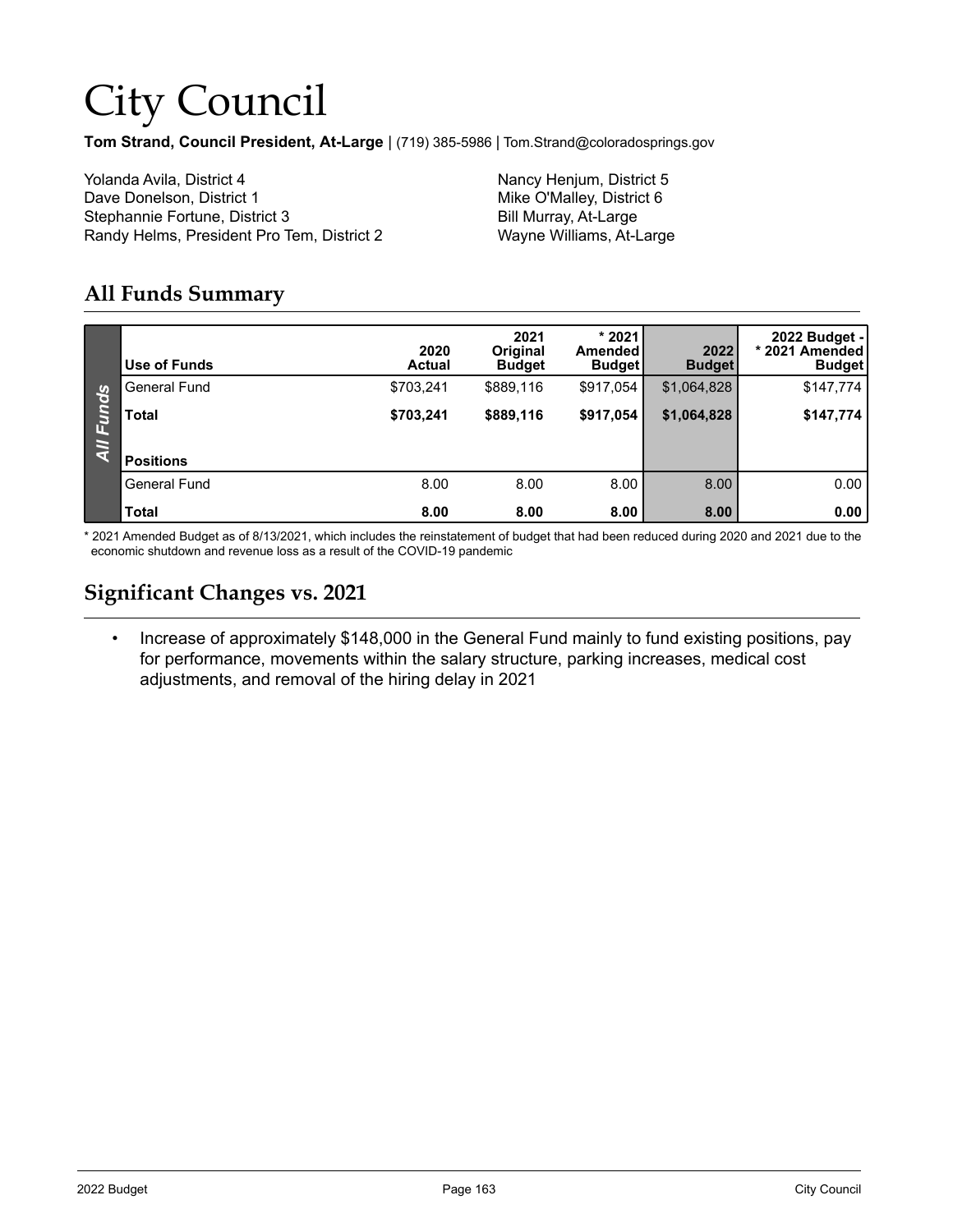### **City Council - Overview**

The Colorado Springs City Council acts as the City's legislative body. The City Council is composed of (3) At-Large Councilmembers and six (6) District Councilmembers. Councilmembers elect a Council President and President Pro Tem to act as Presiding Officers of City Council. Meetings are held in Council Chambers in the historic City Hall building. Regular Sessions are held on the second and fourth Tuesday of each month. Work Sessions are held on the Monday preceding Regular Meetings. Meetings are open to the public, with the exception of Closed Executive Sessions, and members of the public shall have a reasonable opportunity to be heard under the Rules and Procedures of City Council. City Council is supported by the City Council Administrator along with legislative and administrative staff. Council staff is responsible for facilitating the legislative process for City Council.

The primary responsibilities of the Colorado Springs City Council are as follows:

- Adopt the City budget, with or without amendment, and appropriate funds
- Approve the issuance of local improvement district bonds and bonds related to improving public utilities
- Set legislative policies and approve ordinances and resolutions to govern City operations
- Hear major land use items including quasi-judicial matters such as rezoning applications and appeals from Planning Commission
- Oversee annexations and land and easement acquisitions, conveyances and sales
- Provide an Annual Report to the Citizens on the legislative and administrative actions of City Council
- Maintain a Strategic Plan which prioritizes goals and measurable outcomes for City Council
- Confirm Mayoral appointees and appoint resident volunteers to City Council Boards, Commissions and Committees
- Review and approve the City's personnel policies, salary schedule, and the City's purchasing and contracting rules and regulations
- Oversee the appointment and performance of the City Auditor and City Council Administrator
- Serve as the Board of Directors for Colorado Springs Utilities and oversee the appointment and performance of the Utilities Chief Executive Officer
- Serve as the regulatory authority for Colorado Springs Utilities and set rates for electric, natural gas, water, and wastewater services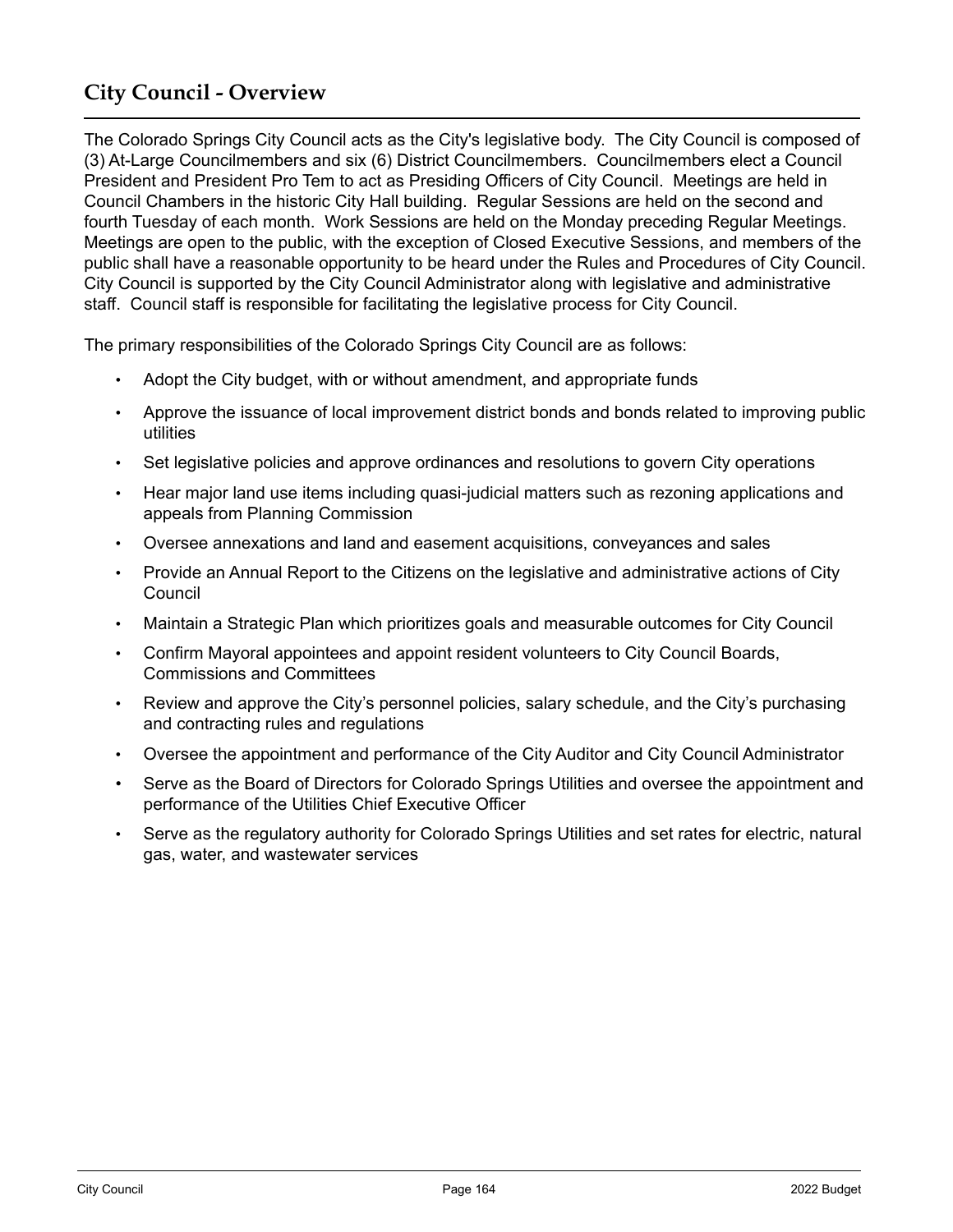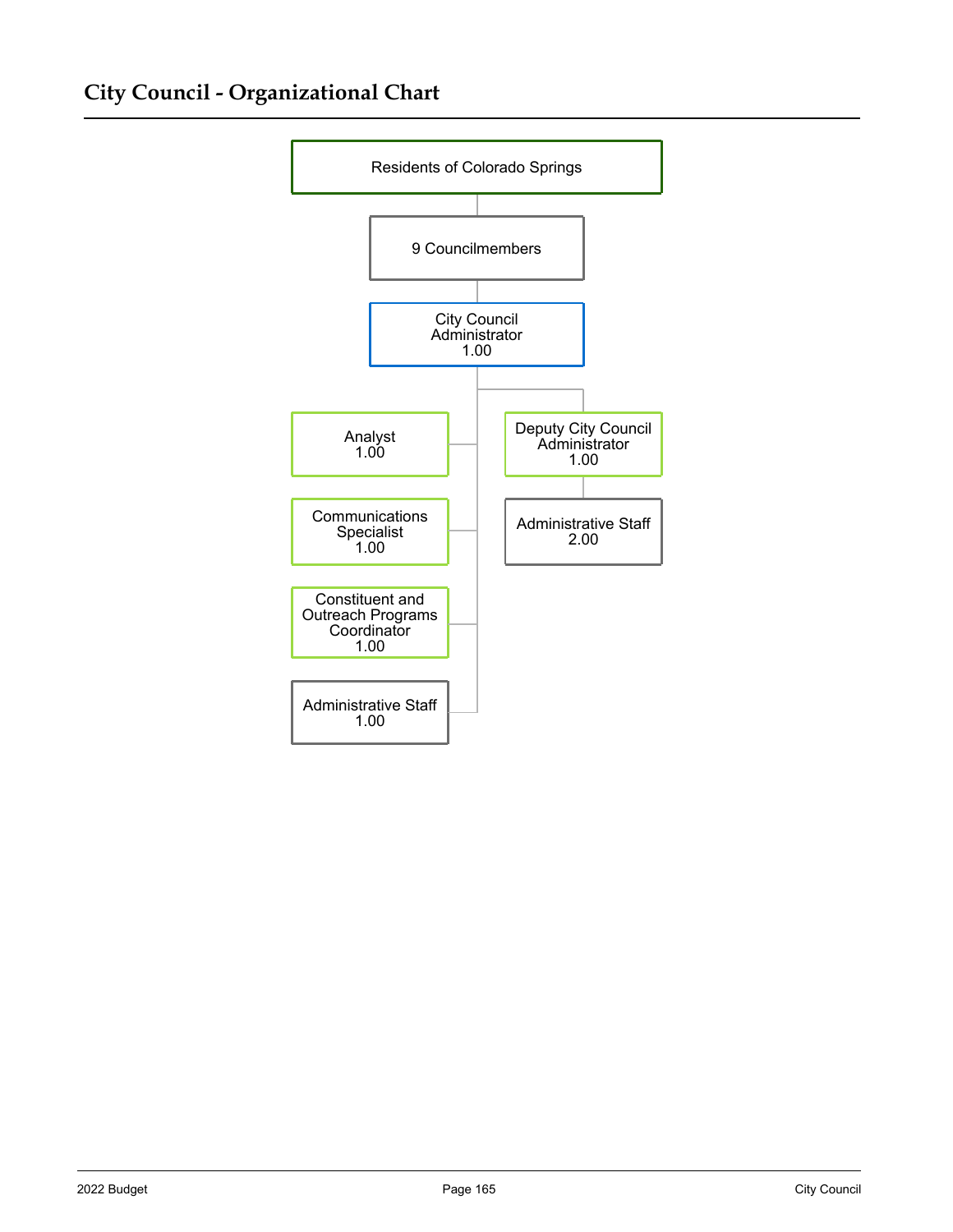| Goal                     | <b>Building Community &amp;</b><br><b>Collaborative Relationships</b>                                                                                                                                                                                                                                                                                      |
|--------------------------|------------------------------------------------------------------------------------------------------------------------------------------------------------------------------------------------------------------------------------------------------------------------------------------------------------------------------------------------------------|
| <b>Initiatives</b>       | <b>Communication</b> — Increase communication with constituents at all levels of<br>interaction in order to promote a culture of civic engagement. (3.4)                                                                                                                                                                                                   |
|                          | <b>Safe and Resilient Communities</b> — Identify legislative opportunities to enhance long<br>$\bullet$<br>range objectives with meaningful impacts. (3.5)                                                                                                                                                                                                 |
|                          | Increase methods of communication to constituents through opportunities such as town<br>$\bullet$<br>halls, policy briefs, email announcements, social media messaging, etc. (3.4.2)                                                                                                                                                                       |
| Measures                 | Increase the value of Boards, Commissions, and Committees with an emphasis on<br>action items and annual reporting requirements to City Council. (3.4.4)                                                                                                                                                                                                   |
| Performance              | Support Public Safety initiatives through funding and the annual budget process.<br>$\bullet$<br>(3.5.2)                                                                                                                                                                                                                                                   |
|                          | Increase public awareness and encourage legislation that proactively supports issues<br>of affordable housing and homelessness. (3.5.4)                                                                                                                                                                                                                    |
|                          | In response to the pandemic, City Council Staff coordinated with Executive<br>$\bullet$<br>Departments to develop a virtual system for citizens to participate in public meetings<br>remotely. Council Staff coordinated and supported participation at City Council Work<br>Sessions, Regular Meetings and virtual town halls. (3.4.2)                    |
|                          | City Council staff developed and hosted the City Council Candidate Information<br>$\bullet$<br>Session for verified candidates in the 2021 Municipal Election. (3.4.2)                                                                                                                                                                                     |
| ents                     | Councilmembers, Council Staff and Executive Staff undertook a comprehensive nine<br>$\bullet$<br>month review and rewrite of the City Council Rules and Procedures. The revisions<br>were passed at a Regular Meeting of City Council on March 9th, 2021. (3.4.4)                                                                                          |
| ω<br>Notable<br>Achievem | City Council established the Law Enforcement Transparency and Accountability<br><b>Commission (LETAC) in coordination with community stakeholders and Executive</b><br>Leadership. The establishing legislation for (LETAC) included Colorado Springs Police<br>Department budgetary recommendations as part of the Commissions mission. (3.4.4,<br>3.5.2) |
|                          | City Council approved the 2021 Budget which included increased funding to support<br>$\bullet$<br>the Colorado Springs Police Departments hiring of sworn and civilian employees.<br>(3.5.2)                                                                                                                                                               |
|                          | City Council reviewed and approved the City of Colorado Springs <b>HomeCOS</b> plan to<br>$\bullet$<br>address the City's affordable and attainable housing needs and goals. (3.5.4)                                                                                                                                                                       |
|                          | City Council approved \$51,650,856 in private activity bonds related to affordable<br>$\bullet$<br>housing in 2020 and 2021. (3.5.4)                                                                                                                                                                                                                       |

**Note**:The information contained in this Strategic Plan update demonstrates progress on a sampling of department Initiatives and Performance Measures. For a full listing of each department's Initiatives and Performance Measures (reference the ID numbers within the parentheses), see the City's Strategic Plan beginning on Page 19.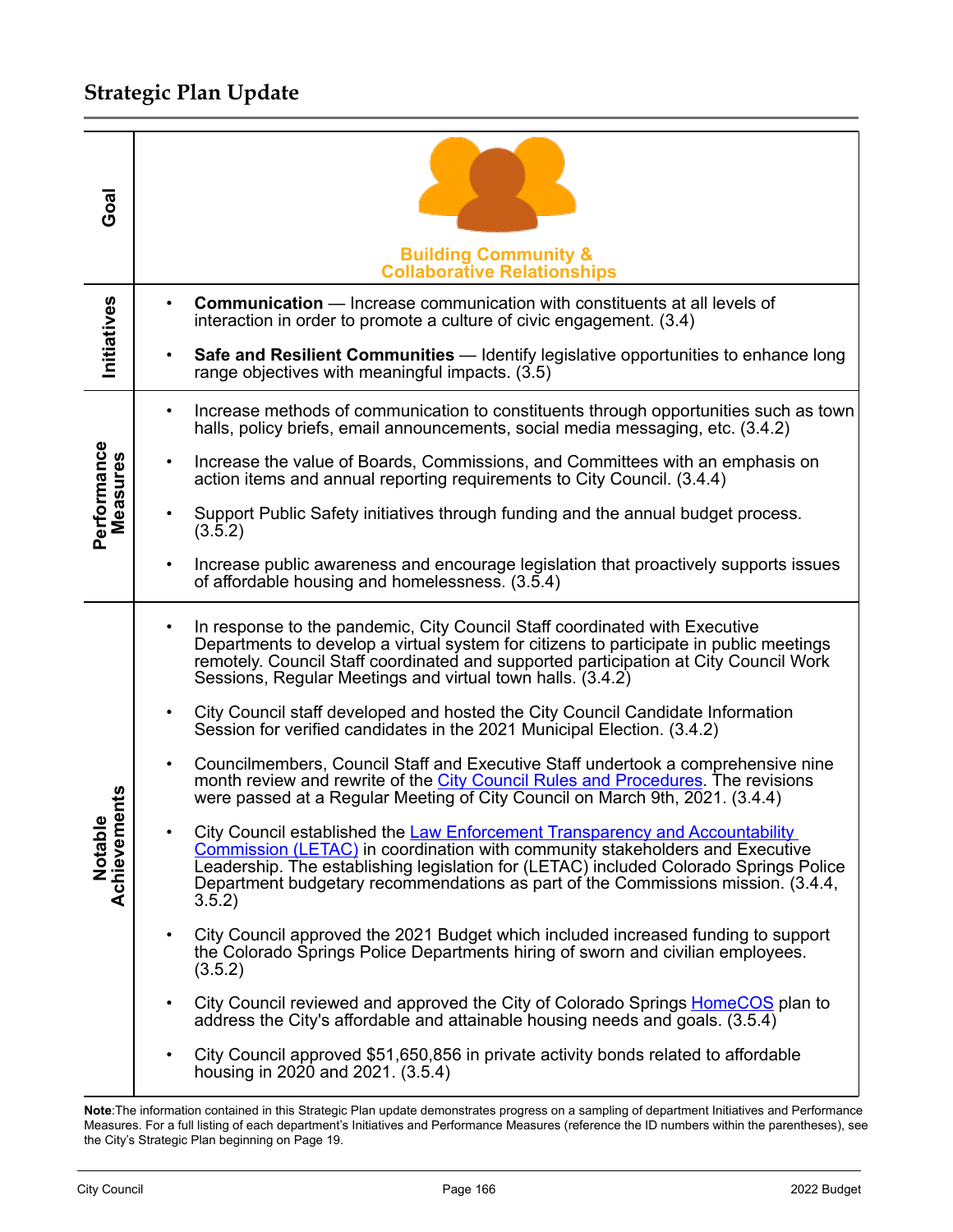The sections below provide a summary of the Budget, authorized positions, changes that occurred after the budget was implemented for 2021, and changes occurring as part of the 2022 General Fund Budget.

|                | <b>Use of Funds</b>                   | 2019<br><b>Actual</b> | 2020<br><b>Actual</b> | 2021<br><b>Original</b><br><b>Budget</b> | $*2021$<br><b>Amended</b><br><b>Budget</b> | 2022<br><b>Budget</b> | 2022 Budget -<br>* 2021 Amended<br><b>Budget</b> |
|----------------|---------------------------------------|-----------------------|-----------------------|------------------------------------------|--------------------------------------------|-----------------------|--------------------------------------------------|
|                | Salary/Benefits/<br>Pensions          | \$581,577             | \$653,467             | \$768,513                                | \$787,013                                  | \$934,787             | \$147,774                                        |
|                | Operating                             | 113,444               | 49,136                | 119,603                                  | 128,041                                    | 128,041               | 0                                                |
|                | Capital Outlay                        | 0                     | 638                   | 1,000                                    | 2,000                                      | 2,000                 | 0                                                |
|                | <b>Total</b>                          | \$695,021             | \$703,241             | \$889,116                                | \$917,054                                  | \$1,064,828           | \$147,774                                        |
|                |                                       |                       |                       |                                          |                                            |                       |                                                  |
| Fund           | <b>Position Title</b>                 |                       | 2020<br><b>Actual</b> | 2021<br>Original<br><b>Budget</b>        | $*2021$<br><b>Amended</b><br><b>Budget</b> | 2022<br><b>Budget</b> | 2022 Budget -<br>* 2021 Amended<br><b>Budget</b> |
|                | Administrative Assistant II           |                       | 0.00                  | 0.00                                     | 0.00                                       | 1.00                  | 1.00                                             |
| <b>General</b> | Administrative Assistant, Senior      |                       | 0.00                  | 0.00                                     | 0.00                                       | 1.00                  | 1.00                                             |
|                | Administrative Technician             |                       | 1.00                  | 1.00                                     | 1.00                                       | 0.00                  | (1.00)                                           |
|                | Analyst II                            |                       | 1.00                  | 1.00                                     | 1.00                                       | 1.00                  | 0.00                                             |
|                | Assistant to Council                  |                       | 1.00                  | 1.00                                     | 0.00                                       | 0.00                  | 0.00                                             |
|                | City Council Administrator            |                       | 1.00                  | 1.00                                     | 1.00                                       | 1.00                  | 0.00                                             |
|                | <b>Communications Specialist I/II</b> |                       | 1.00                  | 1.00                                     | 1.00                                       | 1.00                  | 0.00                                             |
|                | Deputy City Council Administrator     |                       | 0.00                  | 0.00                                     | 1.00                                       | 1.00                  | 0.00                                             |
|                | Program Coordinator                   |                       | 0.00                  | 0.00                                     | 1.00                                       | 1.00                  | 0.00                                             |
|                | Senior Analyst                        |                       | 1.00                  | 1.00                                     | 0.00                                       | 0.00                  | 0.00                                             |
|                | Senior Office Specialist              |                       | 2.00                  | 2.00                                     | 1.00                                       | 0.00                  | (1.00)                                           |
|                | <b>Staff Assistant</b>                |                       | 0.00                  | 0.00                                     | 1.00                                       | 1.00                  | 0.00                                             |
|                | <b>Total Positions</b>                |                       | 8.00                  | 8.00                                     | 8.00                                       | 8.00                  | 0.00                                             |

### **City Council - General Fund: Summary, Funding, and Position Changes**

\* 2021 Amended Budget as of 8/13/2021, which includes the reinstatement of budget that had been reduced during 2020 and 2021 due to the economic shutdown and revenue loss as a result of the COVID-19 pandemic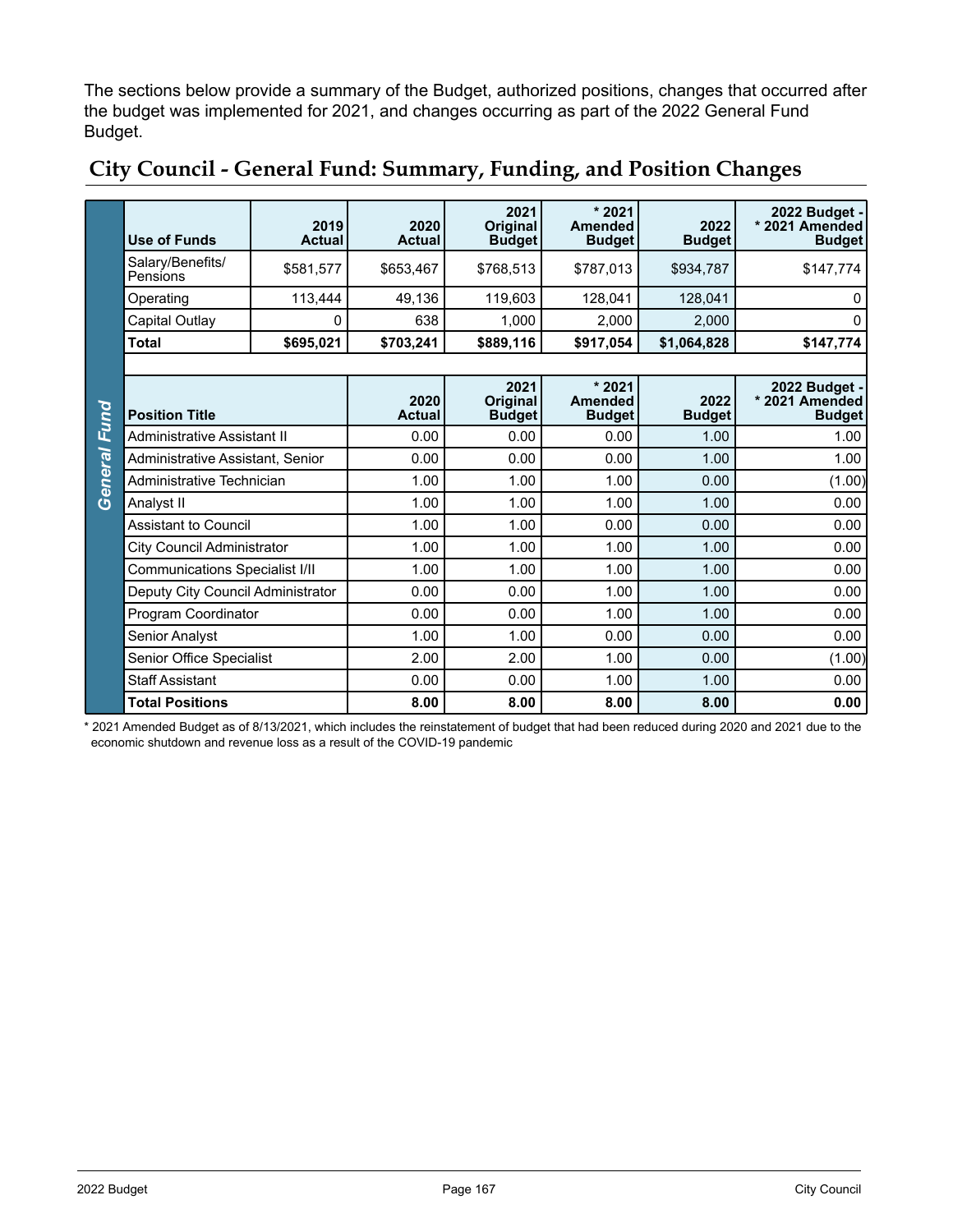## **City Council - General Fund: Summary, Funding, and Position Changes**

|                | During 2021                                                                                                                                                                                                              | * 2021 Amended -<br>2021 Original Budget |
|----------------|--------------------------------------------------------------------------------------------------------------------------------------------------------------------------------------------------------------------------|------------------------------------------|
|                | Reinstatement of operating budget that was reduced during 2020 and carried forward<br>into the 2021 original budget due to the economic shutdown and revenue loss as a<br>result of the COVID-19 pandemic                | \$24,438                                 |
|                | Removal of 50% of the hiring delay that reduced the salary budget during 2020 and<br>carried forward into the 2021 original budget due to the economic shutdown and<br>revenue loss as a result of the COVID-19 pandemic | 3,500                                    |
|                | <b>Total During 2021</b>                                                                                                                                                                                                 | \$27,938                                 |
|                | <b>For 2022</b>                                                                                                                                                                                                          | 2022 Budget -<br>* 2021 Amended Budget   |
| Changes        | <b>Salaries/Benefits/Pensions</b>                                                                                                                                                                                        |                                          |
|                | Net change to fund existing positions                                                                                                                                                                                    | \$92,484                                 |
|                | Increase to fund market movement, pay for performance, and pay progression                                                                                                                                               | 41,514                                   |
|                | Increase to fund medical cost adjustments                                                                                                                                                                                | 8,597                                    |
| <b>Eunding</b> | Increase to fund employee parking                                                                                                                                                                                        | 1,680                                    |
|                | Increase to fund the removal of the remaining 50% prior year hiring delay                                                                                                                                                | 3,499                                    |
|                | <b>Total Salaries/Benefits/Pensions</b>                                                                                                                                                                                  | \$147,774                                |
|                | <b>Operating</b>                                                                                                                                                                                                         |                                          |
|                | None                                                                                                                                                                                                                     | \$0                                      |
|                | <b>Total Operating</b>                                                                                                                                                                                                   | \$0                                      |
|                | <b>Capital Outlay</b>                                                                                                                                                                                                    |                                          |
|                | None                                                                                                                                                                                                                     | \$0                                      |
|                | <b>Total Capital Outlay</b>                                                                                                                                                                                              | \$0                                      |
|                | Total For 2022                                                                                                                                                                                                           | \$147,774                                |

| <b>Changes</b>              | During 2021              | * 2021 Amended -<br>2021 Original Budget |
|-----------------------------|--------------------------|------------------------------------------|
|                             | None                     | 0.00                                     |
|                             | <b>Total During 2021</b> | 0.00                                     |
| itio<br>$\overline{P_{OS}}$ | For 2022                 | - 2022 Budget<br>2021 Amended Budget     |
|                             | None                     | 0.00                                     |
|                             | Total For 2022           | 0.00                                     |

\* 2021 Amended Budget as of 8/13/2021, which includes the reinstatement of budget that had been reduced during 2020 and 2021 due to the economic shutdown and revenue loss as a result of the COVID-19 pandemic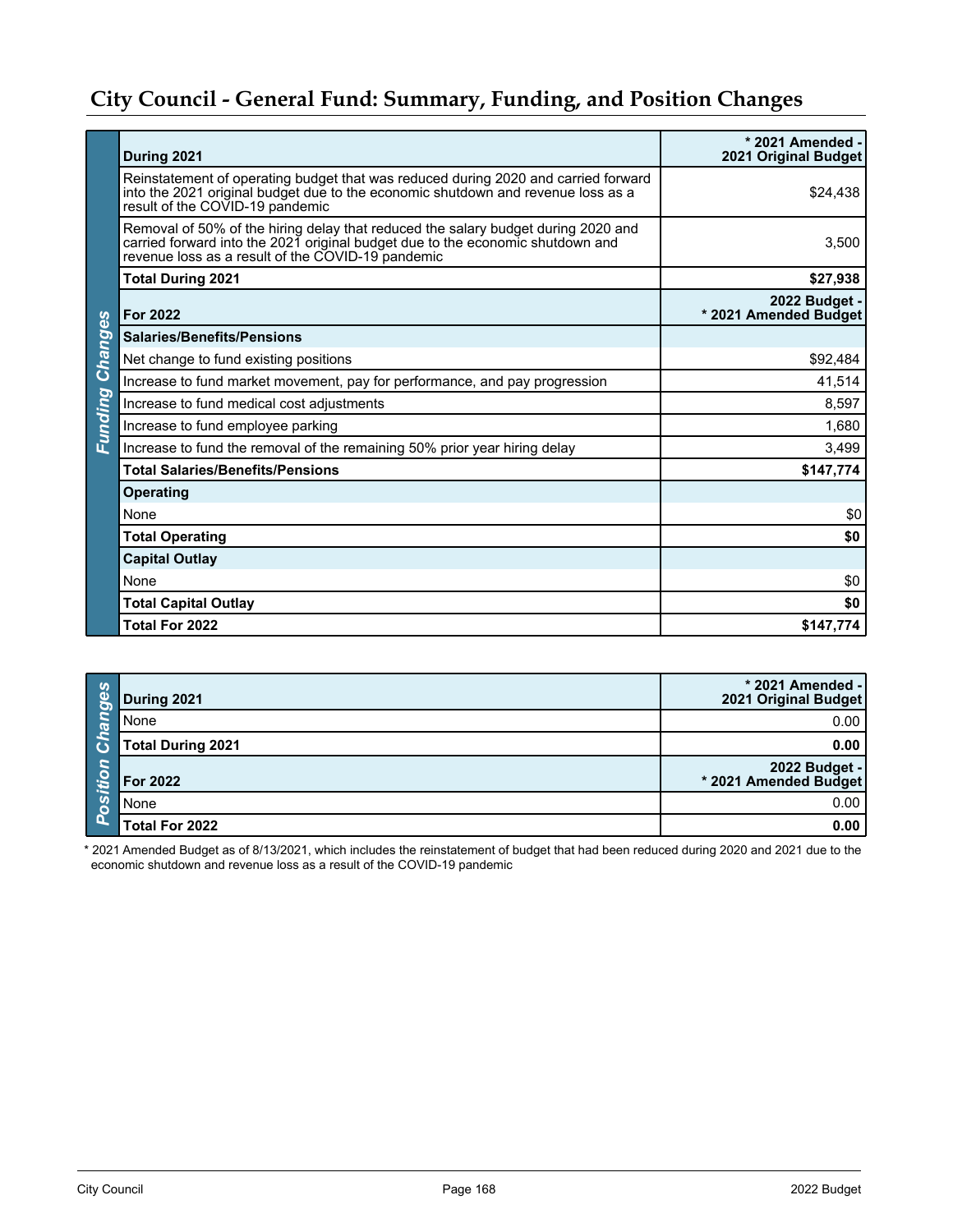#### **City of Colorado Springs Budget Detail Report**

#### 001 - GENERAL FUND City Council

**Salaries/Benefits/Pensions** 51205 - CIVILIAN SALARIES 439,574 490,147 556,204 559,704 673,171 113,467 51210 - OVERTIME 3,670 330 2,000 2,000 2,000 0 51220 - SEASONAL TEMPORARY 0 0 0 15,000 15,000 0 51245 - RETIREMENT TERM VACATION 2,524 3,067 0 0 0 0 51260 - VACATION BUY PAY OUT  $3,645$   $2,920$  0 0 0 0 0 51299 - SALARIES REIMBURSEMENTS (15,251) (3,376) 0 0 0 0 51610 - PERA 55,410 64,059 82,221 82,221 98,642 16,421 51615 - WORKERS COMPENSATION 1,116 1,240 1,446 1,446 2,667 1,221 51620 - EQUITABLE LIFE INSURANCE 1,082 1,183 2,011 2,011 2,362 351 51640 - DENTAL INSURANCE 3,280 3,188 4,104 4,104 4,080 (24) 51670 - PARKING FOR EMPLOYEES 6,264 7,940 8,040 8,040 9,720 1,680 51690 - MEDICARE 6,134 6,804 8,385 8,385 9,878 1,493 51695 - CITY EPO MEDICAL PLAN 18,790 28,245 30,495 30,495 52,888 22,393 51696 - ADVANTAGE HD MED PLAN 51,244 44,122 69,607 69,607 61,129 (8,478) 51697 - HRA BENEFIT TO ADV MED PLAN  $4,095$   $3,598$   $4,000$   $4,000$   $3,250$   $(750)$ **Salaries/Benefits/Pensions Total 581,577 653,467 768,513 787,013 934,787 147,774 Operating** 52105 - MISCELLANEOUS OPERATING 0 0 0 4,000 4,000 0 52110 - OFFICE SUPPLIES 827 3,399 1,011 1,011 1,011 0 52112 - AMMUNITION 23 0 0 0 0 0 52120 - COMPUTER SOFTWARE 2,342 4,238 1,000 1,000 1,000 0 52122 - CELL PHONES EQUIP AND SUPPLIES  $\begin{array}{ccc} 482 & 25 & 100 & 100 & 100 \end{array}$ 52125 - GENERAL SUPPLIES 38,164 17,574 20,000 20,000 20,000 0 52135 - POSTAGE 47 63 100 100 100 0 52165 - LICENSES AND TAGS 1,949 0 0 0 0 0 52560 - PARKING SERVICES 71 129 150 150 150 0 52575 - SERVICES 8,870 2,378 3,000 6,500 6,500 0 52590 - TEMPORARY EMPLOYMENT 5,808 0 0 0 0 0 52605 - CAR MILEAGE 2,823 80 2,500 2,500 2,500 0 52607 - CELL PHONE ALLOWANCE 475 1,425 1,480 1,480 1,480 0 52615 - DUES AND MEMBERSHIP 0 1,104 3,000 3,000 3,000 0 52625 - MEETING EXPENSES IN TOWN 14,009 2,673 26,000 26,000 26,000 0 52630 - TRAINING 959 380 2,500 2,500 2,500 0 52645 - SUBSCRIPTIONS 90 168 200 200 200 0 52655 - TRAVEL OUT OF TOWN 18,672 1,424 41,000 41,000 41,000 0 52738 - CELL PHONE BASE CHARGES 11,032 7,164 10,000 10,000 10,000 0 52775 - MINOR EQUIPMENT 0 694 0 0 0 0 52776 - PRINTER CONSOLIDATION COST 4,474 5,389 4,500 4,500 4,500 0 52874 - OFFICE SERVICES PRINTING 2,327 877 3,062 4,000 4,000 0 52999 - COVID19 OPER REIMB 0 (48) 0 0 0 0 **Operating Total 113,444 49,136 119,603 128,041 128,041 0 Capital Outlay** 53030 - FURNITURE AND FIXTURES 0 638 1,000 2,000 2,000 0 **Capital Outlay Total 0 638 1,000 2,000 2,000 0 Grand Total 695,021 703,241 889,116 917,054 1,064,828 147,774 Acct # - Description Actual Actual Original Budget Amended Budget Budget \* 2021 Amended Budget**

**2019** 

**2020** 

**2021** 

**\* 2021** 

**2022** 

**2022 Budget -** 

\* 2021 Amended Budget as of 8/13/2021, which includes the reinstatement of budget that had been reduced during 2020 and 2021 due to the economic shutdown and revenue loss as a result of the COVID-19 pandemic